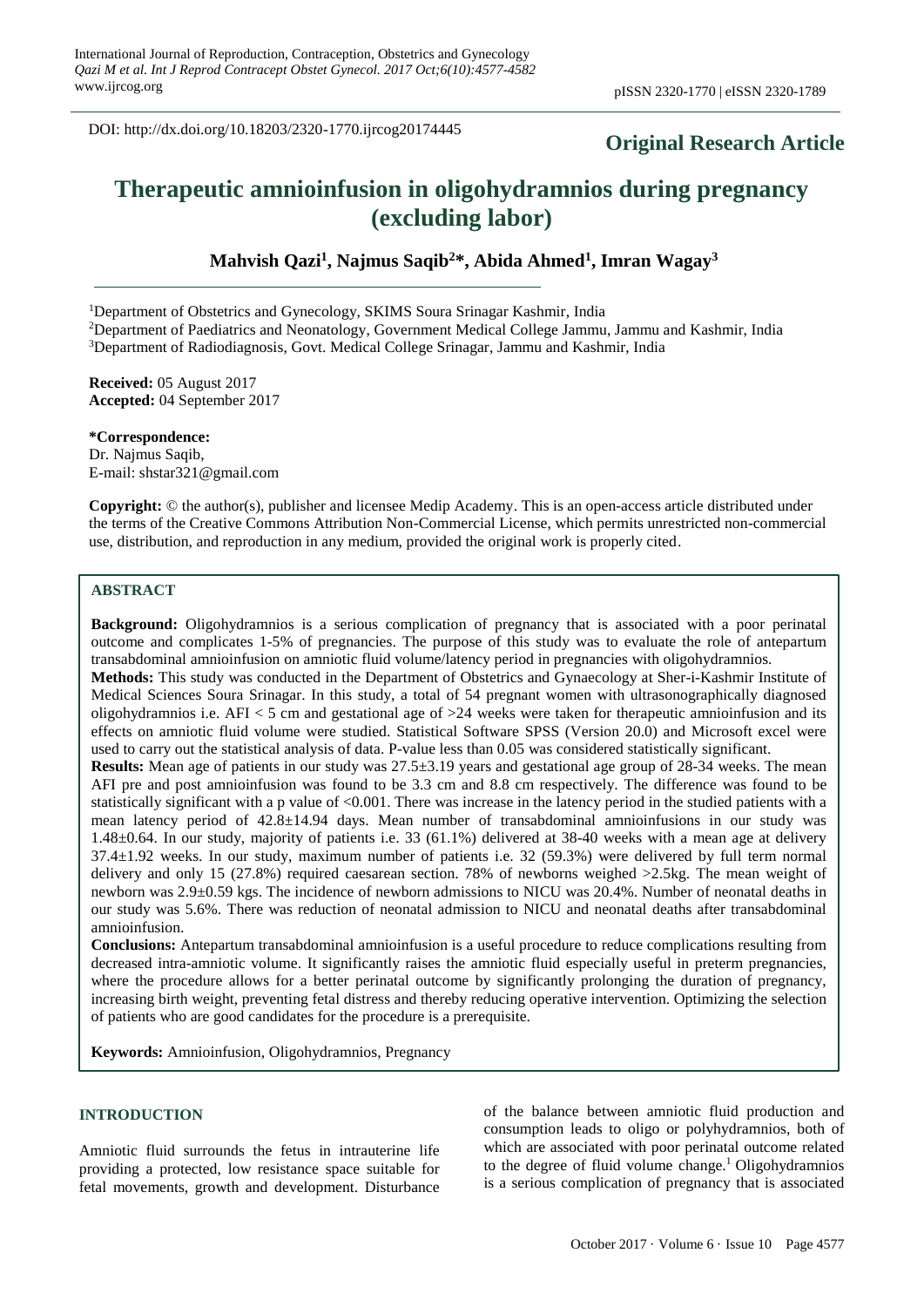with a poor perinatal outcome. It complicates 1-5% of term pregnancies. <sup>2</sup> Overall incidence is 3.9% of all pregnancies. Oligohydramnios is technically defined as amniotic fluid index less than fifth percentile for gestational age. 3

#### *It has been described sonographically as*

- Amniotic fluid volume less than 500 ml at 32-36 weeks of gestation. 4
- Diminished or less than 200 ml at term.<sup>1</sup>
- When the maximum vertical pool of liquor is less than  $2 \text{cm}^5$
- Amniotic fluid index less than 5cm.<sup>6</sup>

Borderline Oligohydramnios is defined as amniotic fluid index between 5.1- 8cm. Normal amniotic fluid index is between 8.1-20cm.

## *Causes of Oligohydramnios*

- Maternal causes are: Uteroplacental insufficiency, Hypertension, Diabetes, Preeclampsia,<br>Hypovolumia, Elevated 2<sup>nd</sup> trimester alpha Hypovolumia, Elevated 2 trimester alpha fetoprotein
- Placental causes are: Abruption, Twin-twin transfusion syndrome
- Fetal causes are: Chromosomal abnormalities Congenital anomalies like:
- A. Renal anomalies: Renal agenesis, Urethral obstruction, Prune-belly syndrome, Bilateral multicystic kidneys
- B. Non-renal: Triploidy, Thyroid gland agenesis, Thanatophoric dwarfism, Skeletal dysplasia, IUGR, Post term pregnancy, Ruptured membranes, Intrauterine death
- Drugs: Prostaglandin synthetase inhibitors, Angiotensin converting enzyme inhibitors
- Idiopathic.

## *Diagnosis*

*Diagnosis by Obstetrical examination*

- Height of the uterus is less than the period of gestation.
- Fetal parts are easily felt because of scanty liquor.
- Malpresentations are more common.
- There may be evidence of associated fetal IUGR.

## *Diagnosis by ultrasound*

Ultrasound shows fetal growth, the structure of the kidneys and urinary tract, and detect urine in the fetal bladder. Doppler flow may be used to check the arteries in the kidneys to rule out renal causes of oligohydramnios.

The Ultrasound Techniques currently used for the evaluation of amniotic fluid include.

- Subjective assessment
- Maximum vertical pocket/Single deepest vertical pocket
- Amniotic fluid index
- Dye dilution technique
- Two diameter amniotic fluid pocket

#### *Management*

#### *Oligohydramnios may be managed*

- Expectantly by
- a. Fetal surveillance and/or regular ultrasound assessment of amniotic fluid volume.
- b. Nutrients with multivitamins e.g. Zinc, Selenium.
- Actively by
- a. Induction of labour
- b. Maternal hydration
- c. Furosemide
- d. Amino acid infusion
- e. Amnioinfusion.

#### *Amnioinfusion*

Amnioinfusion is the instillation of normal saline or lactated Ringer's solution into the amniotic sac to correct oligohydramnios. It has been proven to be safe and effective. It can be prophylactic, diagnostic, or therapeutic. Two techniques are used for amnioinfusion

- Transabdominal
- **Transvaginal**

#### *Antepartum Transabdominal amnioinfusion<sup>7</sup>*

It is a useful procedure to reduce complications resulting from decreased intra-amniotic volume. It is especially useful in preterm pregnancies, where the procedure allows for a better perinatal outcome by prolonging the duration of pregnancy. It is a safe, effective option for the prevention of fetal distress in pregnancies with oligohydramnios. In patients with severe oligohydramnios it definitely helps in making certain diagnosis and better prediction of fetal outcome.

## **METHODS**

This study was conducted in the Department of Obstetrics and Gynaecology at Sher-i-Kashmir Institute of Medical Sciences Soura Srinagar during the study period between 1st August 2014 and 29th February 2016, after obtaining clearance from the institutional ethical committee.

A total of 54 pregnant women with clinically suspected and ultrasonographicaly documented oligohydramnios with gestational age group >24 weeks were recruited in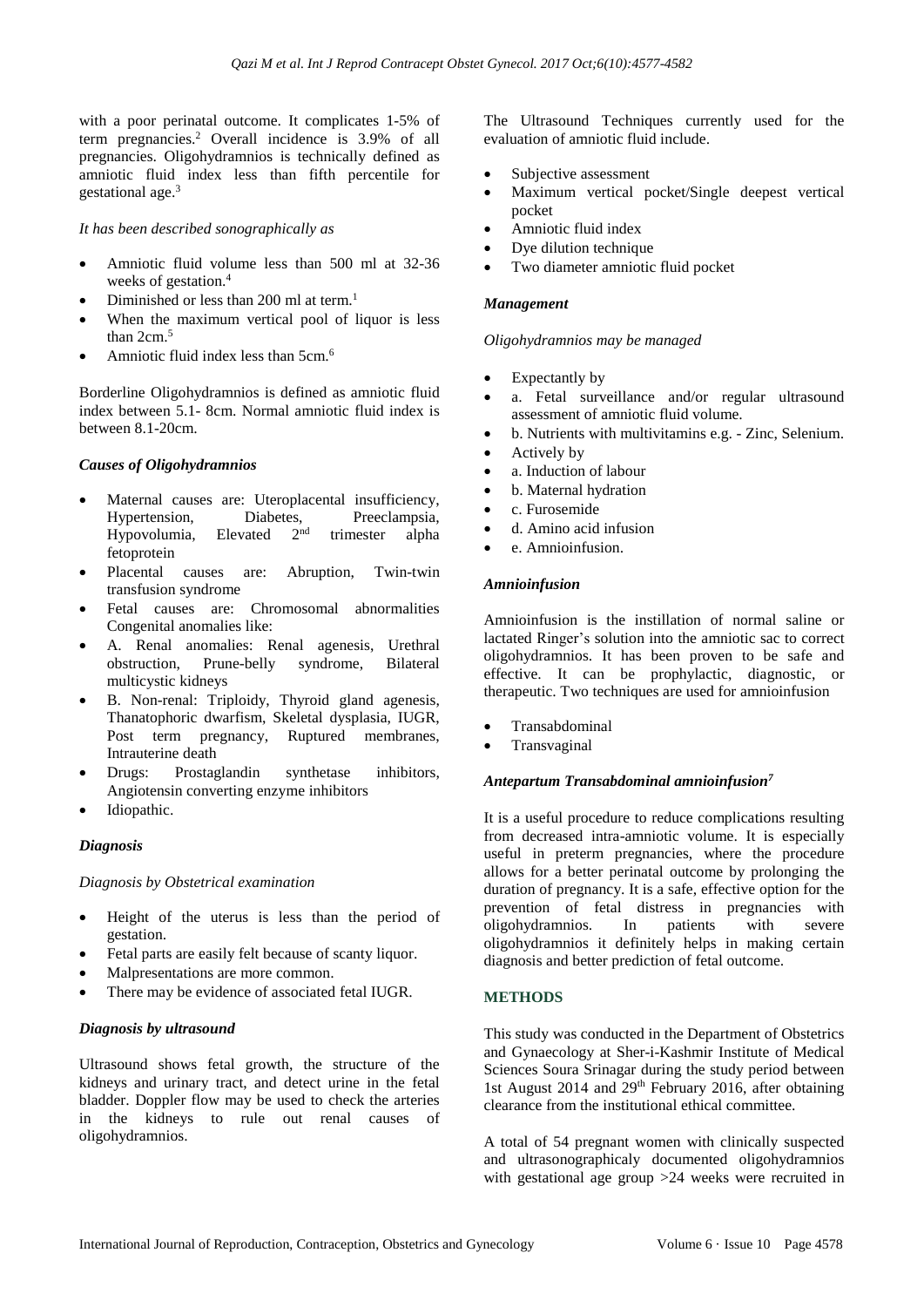the study. A written informed consent was taken. Eligibility was determined by inclusion and exclusion criteria.

## *Inclusion criteria*

Maternal age ranging between 20-38 years and parity of 1-4. Singleton pregnancy with cephalic presentation. At least 2 ultrasound examinations for gestational age confirmation and confirmation of oligohydramnios. Patients with reactive cardiotocography (CTG) test, amniotic fluid index  $< 5$  cm, having intact membranes. Pregnancy of 24 weeks onwards excluding labour. Written informed consent.

## *Exclusion criteria*

Pregnancy complicated by obstetrical, medical and surgical disorders. Patient in labour at the time of admission or who had been given cervical circlage. Patients with chorioamnionitis or with ruptured membranes. Fetal congenital anomalies detected at prenatal ultrasonography, or fetal chromosomal abnormalities. Fetal condition mandating immediate delivery. Undiagnosed third trimester bleeding. Patients with Human immunodeficiency virus (HIV), hepatitis B virus (HBV) and hepatitis C virus (HCV) infection and other infections. Patients with multiple gestation or previous caesarean section. Presence of placental anomalies. Pregnancy of <24 and >36 weeks gestational age. Lack of consent. Maternal and fetal confounding factors. Patients with placenta previa or with malpresentation

The objective of the study was to study the effect of antepartum transabdominal amnioinfusion on amniotic fluid volume and latency period in pregnancies with oligohydramnios.

In all pregnant women who were recruited for this study, a baseline ultrasonographic scan was performed, a colour Doppler was done for fetal biometry, morphological evaluation and for amniotic fluid assessment using the AFI (amniotic fluid index) with the four-quadrant technique.<sup>6</sup> Oligohyrdamnios was diagnosed when AFI was <5cm. Diagnosed cases of oligohydramnios were selected for ultrasonographic guided transabdominal amnioinfusion.

A CTG (cardiotocograph) was done and gestational age was confirmed by asking menstrual history, LMP (last menstrual period), clinical examination and by ultrasonography. All patients were counselled extensively including possible benefits and risks of the procedure. A detailed history and complete physical examination was done. At presentation, all women were examined to exclude a diagnosis of PROM (premature rupture of membranes). This was confirmed by taking a proper history i.e. any history of leaking and on sterile speculum examination, observing pooling of amniotic fluid in the

vagina. Anti-D prophylaxis (Inj. Rhoclone 300µg intramuscularly; monoclonal anti-Rho (D) gamma globulin) was given in all Rh negative pregnant women. Procedure of transabdominal amnioinfusion was done in all eligible cases.

Amniotic fluid index (AFI) was determined at the end of the procedure and a detailed ultrasound was repeated to check for fetal well-being. The AFI was repeated after 30 minutes following the procedure followed by after 24 hours and once weekly by four quadrant techniques. If repeat AFI was < 5cms and/or median deepest amniotic fluid pocket was  $\lt$  2cm and persisted for four days, we decided to repeat amnioinfusion weekly. Amnioinfusion was deemed successful if the median deepest pocket of fluid was >2 cm after 48 hours of procedure and was maintained at  $>2$  cm during the latency period. After the procedure, the perineum was checked for any fluid loss indicating PROM (Premature rupture of membranes).

All women received antibiotic therapy (Inj. Ceftriaxone 1g intravenously twice a day) and tocolytics (Tablet Isoxuprine 40 mg once a day) for 5 days following the procedure, and all patients were monitored carefully clinically, by ultrasound and by daily CTG. The pregnant women in whom amnioinfusion was successful were followed weekly in the OPD where the AFI was remeasured to assess the need for further infusions. Repeat amnioinfusion was carried out when the AFI measurement fell below the value achieved at the end of first infusion.

Delivery was considered to be expedited in the presence of clinical chorioamnionitis, fetal tachycardia with diminished variability, recurrent late or severe variable decelerations, biophysical profile score < 6, or abruptio placentae. Women were allowed to deliver vaginally unless there were maternal or obstetric indications for caesarean section. Overall management was based on patient preference, parity, ongoing pregnancy being assessed clinically, sonographically and by NST (Nonstress test), onset of labour and maternal condition.

#### *Statistical methods*

Statistical Software SPSS (Version 20.0) and Microsoft excel were used to carry out the statistical analysis of data. Descriptive Statistics of data including the mean and standard deviation for numerical variables and the percentages of different categories for categorical variables was obtained. Frequency distribution tables, bar and pie charts were used for data presentation. P-value less than 0.05 was considered statistically significant.

## **RESULTS**

In present study, we enrolled a total of 54 pregnant women with ultrasonographically diagnosed oligohydramnios i.e.  $AFI < 5$  cm and gestational age of >24 weeks. All patients who were selected for the study,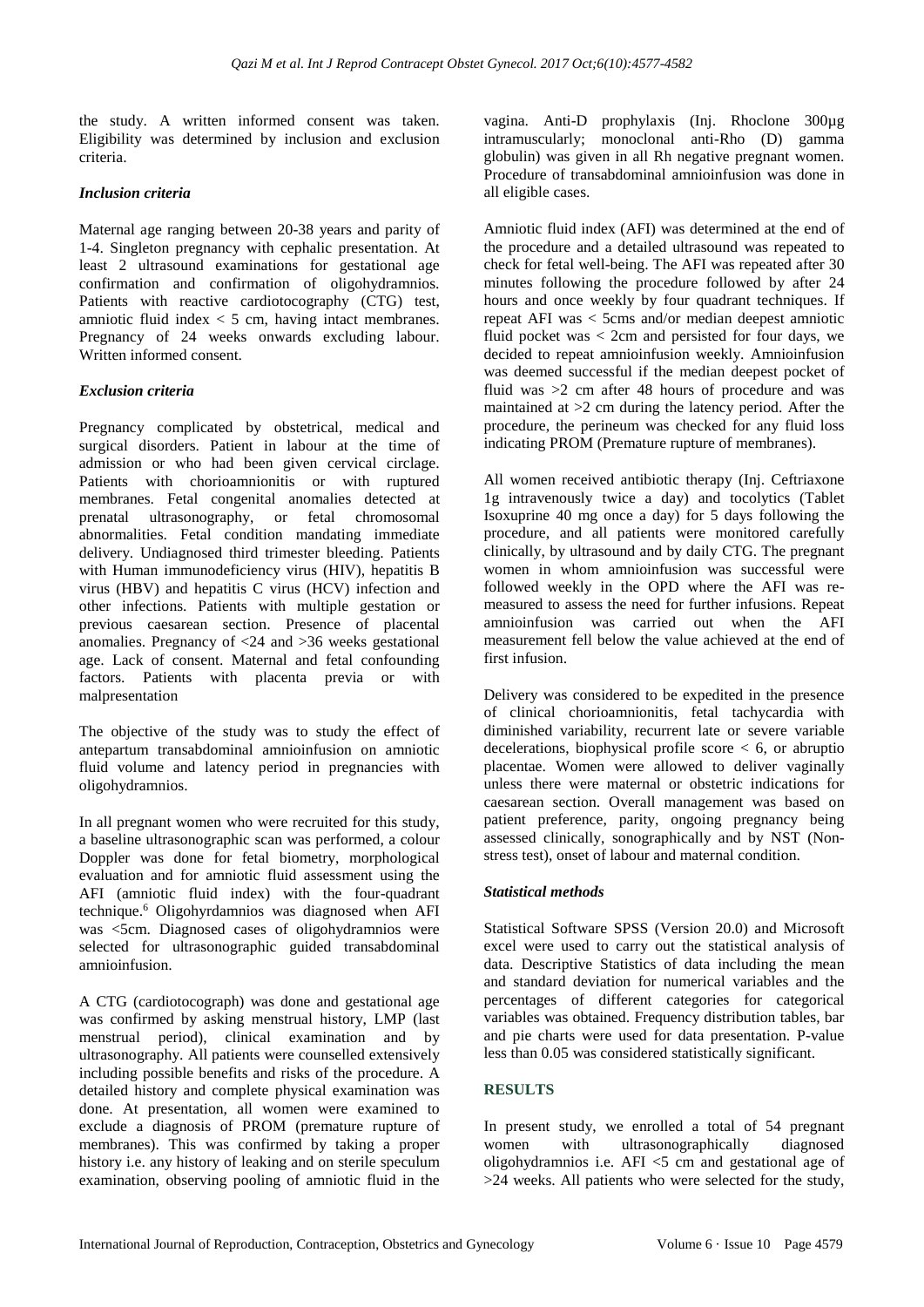cooperated to participate and there were no drop outs from the study. The aim of our study was to determine the usefulness of antepartum transabdominal amnioinfusion on AFI and its role in prolonging latency period. Transabdominal amnioinfusion was performed and results were analysed.

# **Table 1: Mean AFI (cm) pre and post infusion in studied patients.**

| <b>AFI</b>        | <b>Mean</b>   | SD   | P-value       |
|-------------------|---------------|------|---------------|
| Pre-infusion      | $3.3^{\circ}$ | 0.86 |               |
| Post-infusion 8.8 |               | 1.30 | $\leq 0.001*$ |

Table 1 shows mean AFI(cm) pre and Post Infusion in studied patients. The mean AFI before and after intervention was 3.3 cm and 8.8cm respectively, the difference was statistically significant with p value of  $< 0.001$ .

## **Table 2: Showing increase in latency period in studied patients.**

| Increase in<br><b>Latency</b><br>Period (Days) | No. of<br>patients | $\sqrt[6]{\cdot}$ | Mean±SD Range  |          |
|------------------------------------------------|--------------------|-------------------|----------------|----------|
| < 15                                           | 3                  | 5.6               |                |          |
| 15-29                                          | 8                  | 14.8              |                | $2 - 74$ |
| $30 - 44$                                      | 14                 | 25.9              | $42.8 + 14.94$ |          |
| 45-59                                          | 25                 | 46.3              |                |          |
| $60 - 74$                                      |                    | 7.4               |                |          |

Table 2 shows increase in latency period (duration between time of presentation and time of delivery) in our study with majority of patients 25 (46.3%) with 45-59 days of increased latency period and only 3 (5.6%) patients had <15 days latency period. Mean Latency period was 42.8±14.94 days.



**Figure 1: AFI before and after amnioinfusion.**

Mean age of patients in our study was  $27.5\pm3.19$  years and gestational age group of 28-34 weeks. The mean AFI pre and post amnioinfusion was found to be 3.3 cm and 8.8 cm respectively. The difference was found to be statistically significant with a p value of <0.001. In our study, majority of pregnant women were primigravida and patients were studied on the basis of obstetric index like, gravidity, parity and no. of previous abortions. In present study, there was increase in the latency period in the studied patients with a mean latency period of 42.8±14.94 days. Mean number of transabdominal amnioinfusions in our study was 1.48±0.64. In our study, majority of patients i.e. 33 (61.1%) delivered at 38-40 weeks with a mean age at delivery 37.4±1.92 weeks. In our study, maximum number of patients i.e. 32 (59.3%) were delivered by full term normal delivery and only 15 (27.8%) required caesarean section.

The mean apgar score in our study at 1 and 5 minutes was  $6.8\pm1.09$  and  $8.3\pm0.87$  respectively. 78% of newborns weighed >2.5kg. The mean weight of newborn was 2.9±0.59 kgs. The incidence of newborn admissions to NICU was 20.4%. Number of neonatal deaths in our study was 5.6%. There was reduction of neonatal admission to NICU and neonatal deaths after transabdominal amnioinfusion.

# **DISCUSSION**

Oligohydramnios complicates 1-5% of pregnancies. It leads to various fetal and maternal complications. Fetal complications like: cord compression and fetal distress, fetal pulmonary hypoplasia and stillbirth, fetal growth restriction, low Apgar score, NICU admission and fetal mortality.

Maternal complications like: Prolonged labour due to inertia, induction of labour, increased incidence of operative intervention due to malpresentations and its associated morbidity and mortality.

Oligohydramnios poses not only a diagnostic challenge but also a dilemma of management for the obstetrician. The general outcome is usually poor, no matter, whatever is the cause of oligohydramnios. The purpose of our study was to determine the usefulness of antepartum transabdominal amnioinfusion in reducing the perinatal ill effects of oligohydramnios and effect of amnioinfusion on various parameters like amniotic fluid volume (AFV), latency period, need for operative intervention, and reduction in associated complications, perinatal morbidity and mortality.

In our study, the pregnant women were between 28-34 weeks of gestation which was very similar to the gestational age group of various previous studies like Turhan NO, Atacan N et al who included pregnancies between 23 and 35 weeks of gestation.<sup>8</sup> Gowri R, Soundaraghavan S et al included singleton pregnancies from 24-34 weeks of gestation.<sup>9</sup>

In present study, patients with amniotic fluid index of  $\leq$ 5cms were included, mean AFI in cms was 3.3±0.86 which was similar to previous studies conducted by Anshuja Singla et al, Dotunogunyemi et al, Kim et al,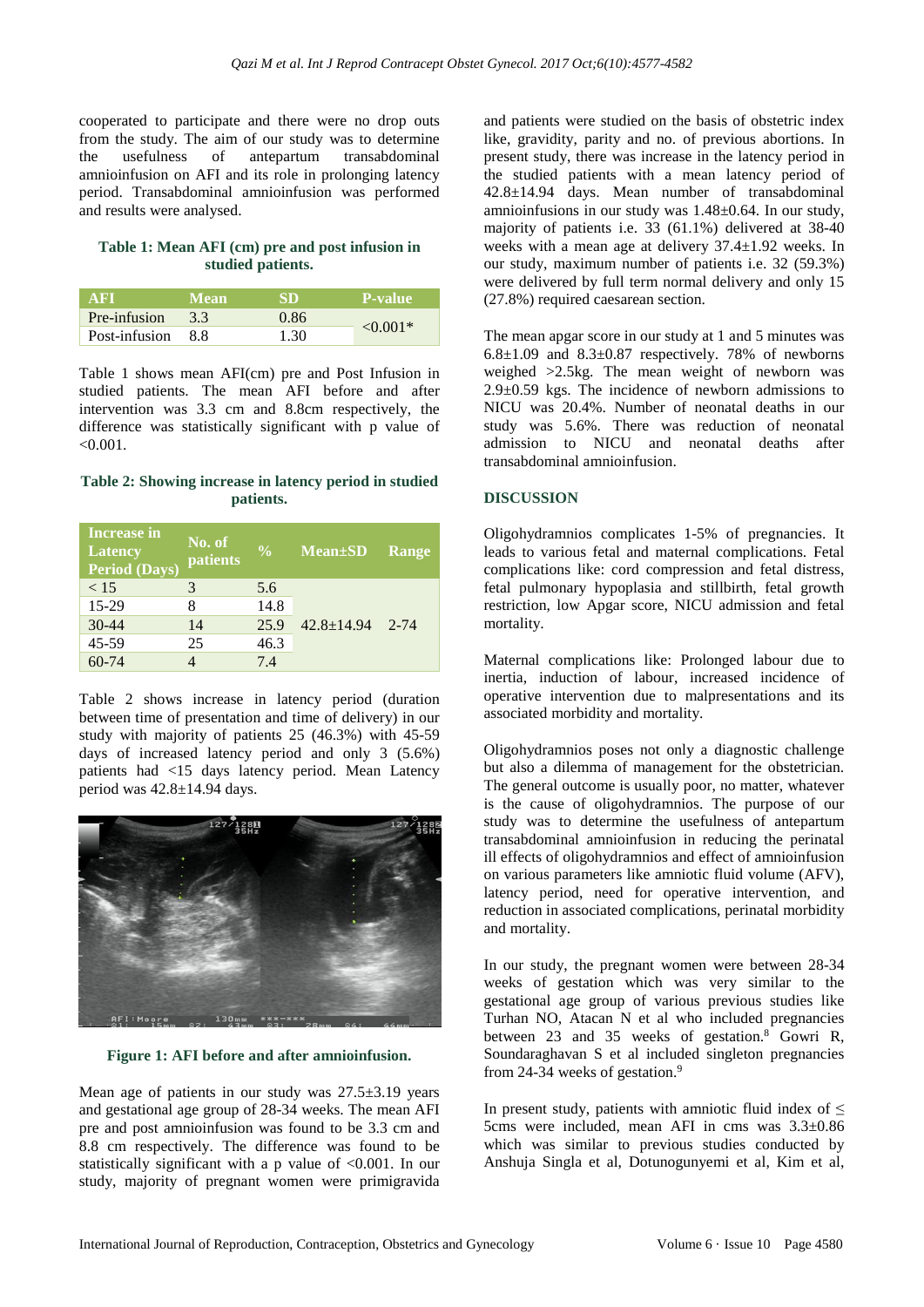Jung SH, et al and Gowri R et al also included patients with AFI of  $<$ 5cm.<sup>10-13,9</sup>

In present study, the mean amniotic fluid index pre and post transabdominal amnioinfusion was 3.3cm and 8.8 cm respectively with p value <0.001 which is statistically significant. These readings were almost similar to those observed by previous workers like Kim GJ et al, observed pre and post infusion amniotic fluid index as 4cm and 9.3 cm respectively.<sup>12</sup> Dotunogunyemi et al, observed pre and post infusion amniotic fluid index as 1.1cm and 12cm respectively.<sup>11</sup> Turhan et al noted amniotic fluid index of 6cm and 11cm pre and post infusion respectively.<sup>8</sup> Jung et al, R Gowri et al, also observed a significant increase in amniotic fluid index following transabdominal amnioinfusion and thereby reduces the complications arising from oligohydramnios.<sup>13,9</sup>

Mean number of infusions in our study was 1.48±0.64 in each pregnant women. In the study conducted by Fatima T Butt et al, mean number of infusions was 1.05 per pregnant women.<sup>14</sup>

In present study, there was a significant increase in latency period in patients in whom TAA was performed. Mean Latency period was 42.8±14.94 days. Turhan et al, reported a significant increase in latency period in patients in whom TAA was performed.<sup>8</sup> The authors concluded that transabdominal amnioinfusion prolongs the latency period and improves perinatal outcome in preterm pregnancies complicated by oligohydramnios. Similarly Locatelli et al, Jung et al, Fatima T Butt et al and GJ Kim et al, also noted a significant increase in latency period.<sup>12-15</sup>

In our study, 27.8% of patients needed caesarean section which was comparable to various studies like Patrizia Vergani et al calculated rate of LSCS 5% in study group and Chhabra et al calculated rate of LSCS 18% in the study group.16,17 Similarly Mandelbrot et al also reported a significant decrease in rate of caesarean sections in the amnioinfused group.<sup>18</sup>

In our study, the mean APGAR score in study group at 1 and 5 minutes was  $6.8\pm1.09$  and  $8.3\pm0.87$  respectively. Kim et al, evaluated mean APGAR score at 1 and 5 minutes in the study group as high as 7.6 and 8.9 which was quite close to our observation.<sup>12</sup> In our study 78% of newborns weighed >2.5kg. The mean weight of newborns in our study was  $2.9 \pm 0.59$  kg. Kim et al, observed mean birth weight of 2.6 kg in study group which is same as in our study.<sup>12</sup> Locatelli A, Vergani P, et al and Marco De Santis et al also reported a significant increase in birth weight in the amnioinfused group.<sup>15,19</sup>

In present study, the incidence of newborn admissions to neonatal ICU was 20.4%. Anshuja Singla et al reported a significant improvement in the neonatal survival in study group.<sup>20</sup> TAA reduced significantly early neonatal sepsis in the treatment group and thereby reducing the NICU admissions of the newborns

In present study number of neonatal deaths was 5.6% (3 babies). One baby died with septicaemia with DIC (Disseminated intravascular coagulopathy) with RDS (Respiratory distress syndrome). Second baby died of septicaemia with DIC with pulmonary haemorrhage. Third baby died of ventilator associated pneumonia with sepsis. Similar findings were noted by Chhabra et al 4% neonatal deaths in study group.<sup>17</sup> Gramellini D et al also noted (5%) and Anshuja Singla et al (17%) neonatal deaths.<sup>20</sup>

There were no reported pulmonary, neurological or other sequelae of oligohydramnios in the neonates at birth and in the follow up period.

## **CONCLUSION**

Antepartum transabdominal amnioinfusion is a useful procedure to reduce complications resulting from decreased intra-amniotic volume. It significantly raises the amniotic fluid index.

It is especially useful in preterm pregnancies, where the procedure allows for a better perinatal outcome by significantly prolonging the duration of pregnancy and by increasing birth weight.

Antepartum transabdominal amnioinfusion is a simple, safe, inexpensive and effective option for the prevention of fetal distress in pregnancies with oligohydramnios and thereby reducing operative intervention. It is a useful therapeutic modality for the reduction of fetal morbidity and mortality. Optimizing the selection of patients who are good candidates for the procedure is a prerequisite.

*Funding: No funding sources Conflict of interest: None declared Ethical approval: The study was approved by the Institutional Ethics Committee*

## **REFERENCES**

- 1. Chemberlan MB, Manning FA, Morreson L. Ultrasound evaluation of amniotic fluid II. The relationship of increased amniotic fluid volume to perinatal outcome. Am J Obstet Gynecol. 1984;150: 250-4.
- 2. Taylor MF, Fisk NM. Hydramnios and oligohydramnios. In James DK, Steer PJ, Weiner CP, Gonik B, editors. High risk pregnancy, 3rd edition. Philadelphia: WB Saunder publications. 2006;278- 85.
- 3. Moore TR, Cayle JE. The amniotic fluid index in normal human pregnancy. Am J Obstet Gynecol. 1990;162:1168-73.